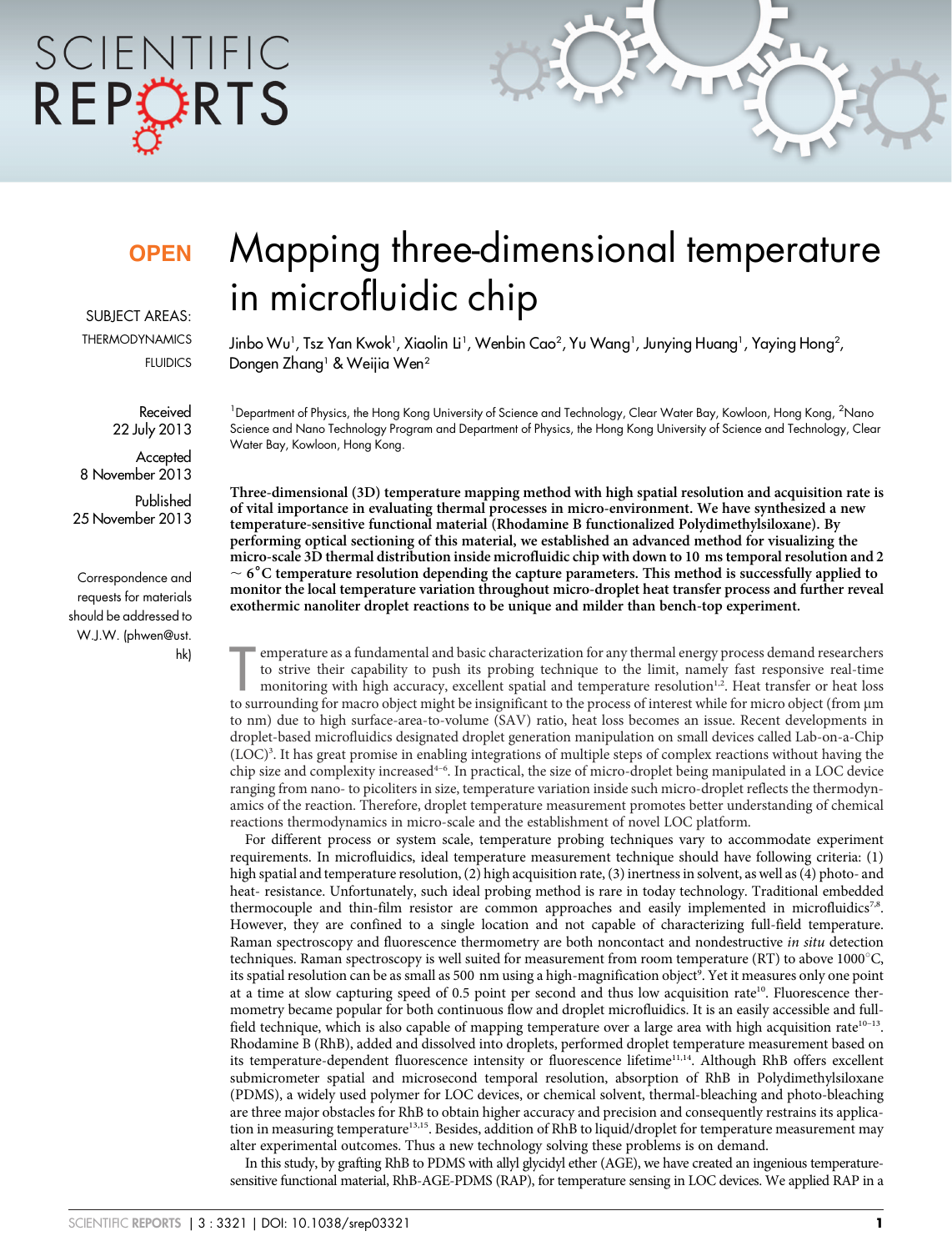LOC device to perform three-dimensional (3D) temperature mapping using confocal microscope, where the fluorescence quantum efficiency of RAP was adopted as a temperature-dependent variable. Outstanding solvent, thermal stability and photo stability of RAP permits accurate and rapid temperature measurement of local temperature surrounding a nanoliter (nL) droplet trapped inside a RAP chamber. This new thermometric methodology is sufficient to characterize vigorous reaction in nL droplet which is much safer and later on recognized that behave distinctively from bench-top size experiments in mL volume.

RhB do not have any functional group that can react with PDMS, therefore AGE was chosen as a molecular connector between them

**Results** 

(Figure 1a). AGE and RhB was added to PDMS mixture while PDMS is partly polymerized (reaction  $i$ )<sup>16</sup>. The remaining Si-H reacted to the vinyl group of AGE through platinum-catalyzed hydrosilation (reaction ii)17. After PDMS is fully cured at RT, RAP was heated to complete the final step. In this step, RhB was linked to PDMS through opening the epoxy ring (reaction iii) $18,19$ .

The UV-Vis absorption and fluorescence emission spectra of RAP with 0.5 wt% of AGE at various incubation times are shown in Figure S1. The absorption peaks decrease from RAP 1 to 3 suggested that the reduction of the RhB concentration is caused by RhB aggregation after ethyl alcohol evaporated, while RhB diffused gradually in PDMS and decomposed during incubation at  $100^{\circ}C^{20}$ . The absorption peaks become narrower from RAP 1 to 6 while keeping at the



Figure 1 | (a) Synthetic Route of RAP: (i) PDMS polymerization through platinum-catalyzed hydrosilylation reaction; (ii) The vinyl group of AGE reacted with the silyl (SiH) group of PDMS chain through platinum-catalyzed hydrosilylation reaction; (iii) The epoxy group of AGE-PDMS reacted with carbonyl group of RhB through ring open reaction. The inset is a schematic illustration of RAP molecular chain: PDMS main chain with RhB grafted on the side chain and a snapshot of the RAP. (b) Fluorescence emission of spectra of RAP with different AGE concentration in wt%. (c) FT-IR spectra of PDMS, RP and RAP obtained from optimized conditions.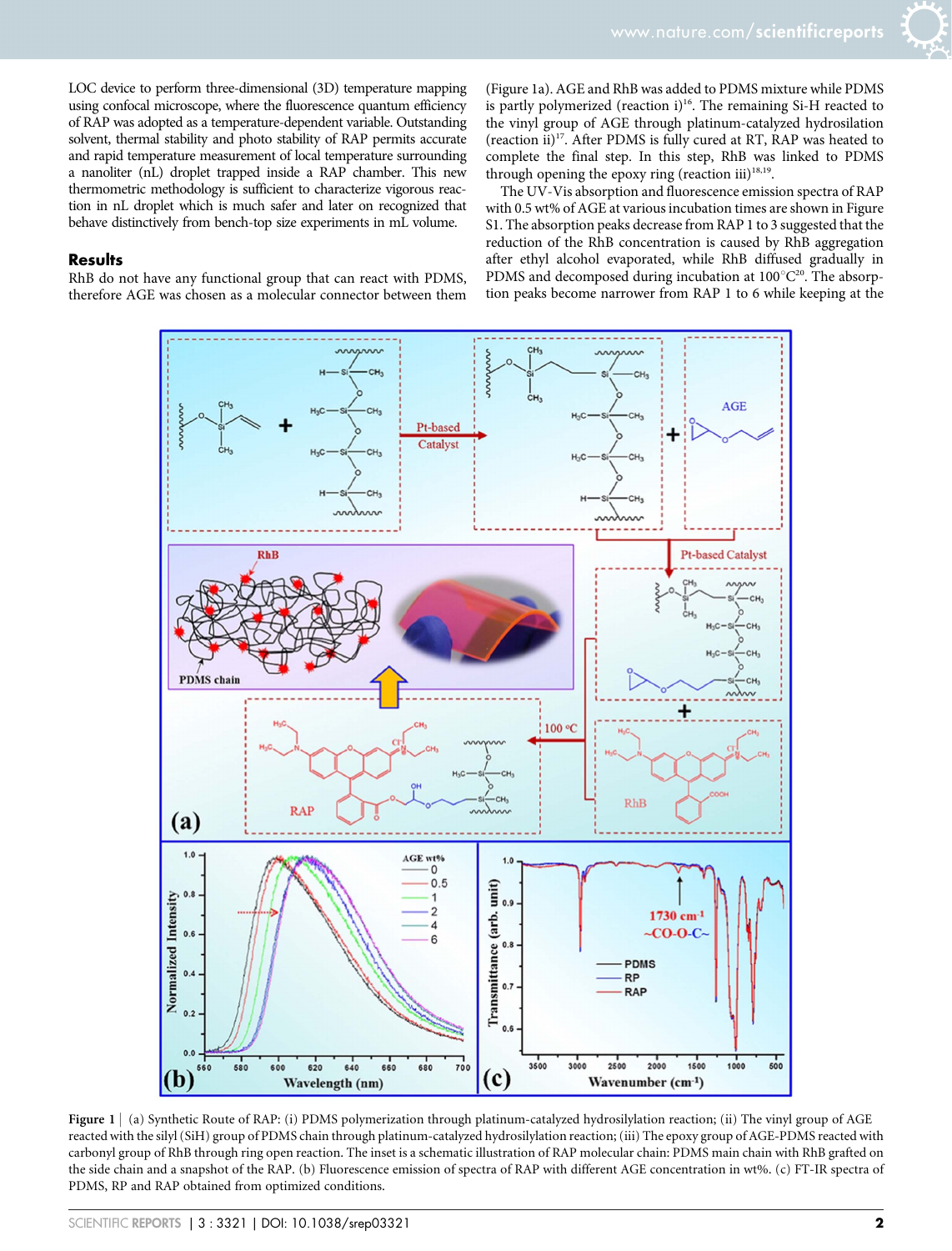



Figure 2 | (a) Top and schematic cross-section views of microfluidic chip for droplet capture. (b) Fluorescence images taken from confocal microscope under the 5.3 nL droplet when laser is off and on.

same absorbance from 5 to 6 indicated that the molecular structure of RhB became homogeneous and concentration of RhB did not decrease. These phenomena suggested that RhB was grafted onto PDMS gradually and become stable after attaching to PDMS. As it can be seen from the inset phase contrast and fluorescence images of RAP microfluidic chip, RhB was homogeneously dispersed and grafted onto PDMS matrix. The maximum emission wavelength of RAP  $1 \sim 6$  were blue shifted. This confirms RhB aggregation during mixing, and diffusion while incubating, since the emission peak of lower concentration was shifted to lower wavelength<sup>21</sup>. Nevertheless, the conjugated  $\pi$ -electron system of fluorescence in RhB molecule was not interrupted after grafting, generating PDMS-based polymer with fluorescent properties successfully. Figure 1b shows the fluorescence spectra of RAP with different AGE concentration under the same incubation time (25 hours) and RhB concentration (0.02 wt%) for comparison. The emission peaks of RAP were red shifted gradually from 598 to 615 nm after AGE concentration increased to 2%. This red shift further confirms that new chemical bonds in RhB were formed as shown by other authors<sup>19</sup>. In addition, when more than 4 wt% AGE is added, we observed the RAP cannot fully cure at RT even for several weeks. Therefore we concluded the optimized incubation time, RhB and AGE concentration are 25 hours, 0.02 wt% and  $2 \sim 4$ wt%, respectively, under which do not hamper the mechanical property and bonding force of RAP microfluidic chip and will be maintained throughout the experiment. One remarkable result should be noted that a new peak  $(1730 \text{ cm}^{-1})$  appeared on the FT-IR spectrum of optimized RAP (Figure 1c) which corresponded to the stretching vibration of C=O of an ester group. This peak was not found in physical mixture of RhB-PDMS (RP). These FT-IR analysis, absorption and fluorescence spectra are all evidence which support the grafting of RhB onto PDMS was tremendously successful.

To test the chemical stability of the RAP, a slab of RAP was soaked in 5 common solvents in microfluidics: water, Silicone oil, acetone (polar), hexadecane (nonpolar) and ethyl alcohol. The experimental results are given in Figure S2a. It is noticeable that RAP fluorescent intensity changes slightly (less than 5%) after 2 hours of solvent soaking. Figure S2 (b–c) showed two plots of the normalized fluorescence intensities of RAP as a function of temperature and time (subjected to light or heat) at three different temperatures (24.5, 59.5 and 99.5 $^{\circ}$ C). The fluorescence intensity decreased linearly with

increase in temperature (from 20 to  $100^{\circ}$ C). The calibrated intensitytemperature relationship can be adapted to characterize temperature inside a RAP chip. In contrast, the fluorescence intensity remained fairly constant with continuous light and thermal exposures. A proposed reason for this photostability and thermal stability is that, transformation from cationic to lactone form and further decomposition are prohibited by grafting RhB onto PDMS<sup>18,20</sup>. The cationic molecular is strongly colored and emissive while the second lactonecontaining molecular is colorless and exhibited no emission<sup>19</sup>.

Local heat and temperature variation was externally induced by black ink droplets inside a microfluidic chip, where the droplets were wirelessly and locally heated by an IR laser. A droplet generation device which has the ability to program the droplet number, volume and sequence, precisely and digitally through micro-sampling technique, was combined with a RAP chip. Detailed setup is described in Figure S3.

The top and cross-section views of a RAP microfluidic chip for droplet capture are displayed in Figure 2a. The droplet-trapping compartment is designed on the basis of the hydrodynamic model<sup>22</sup>. Two ink droplets, which were generated to approximately 5.3 and 2.8 nL from the sampling device, were guided into the RAP chip. They are trapped in the upper and lower compartments respectively and then heated by the IR laser. Figure 2b displays fluorescence images (xy plane) of the RAP chip underneath the 5.3 nL droplet taken from the confocal microscope. When the IR laser was on, the black ink droplet absorbed the IR energy which converted into heat energy and caused the droplet temperature to rise. As expected, due to the local increase in temperature, RAP fluorescence intensity decreased in the vicinity of the droplet after the IR laser was turned on.

The brightness of each pixel in the image represents the intensity of RhB fluorescence at corresponding location in the RAP chip. Based on the calibrated temperature-intensity relationship, the relative changes in fluorescence intensity were converted to temperature values and were mapped in the inset of Figure 3a. The temperature profile along line AB was plotted in Figure 3a. Large fluctuation comes mainly from the instability of the photomultiplier tube (PMT) photo-detector and exciting laser during capturing in different times and the heterogeneous dispersion of RhB in PDMS. Assuming that the RhB is homogeneously dispersed in PDMS, the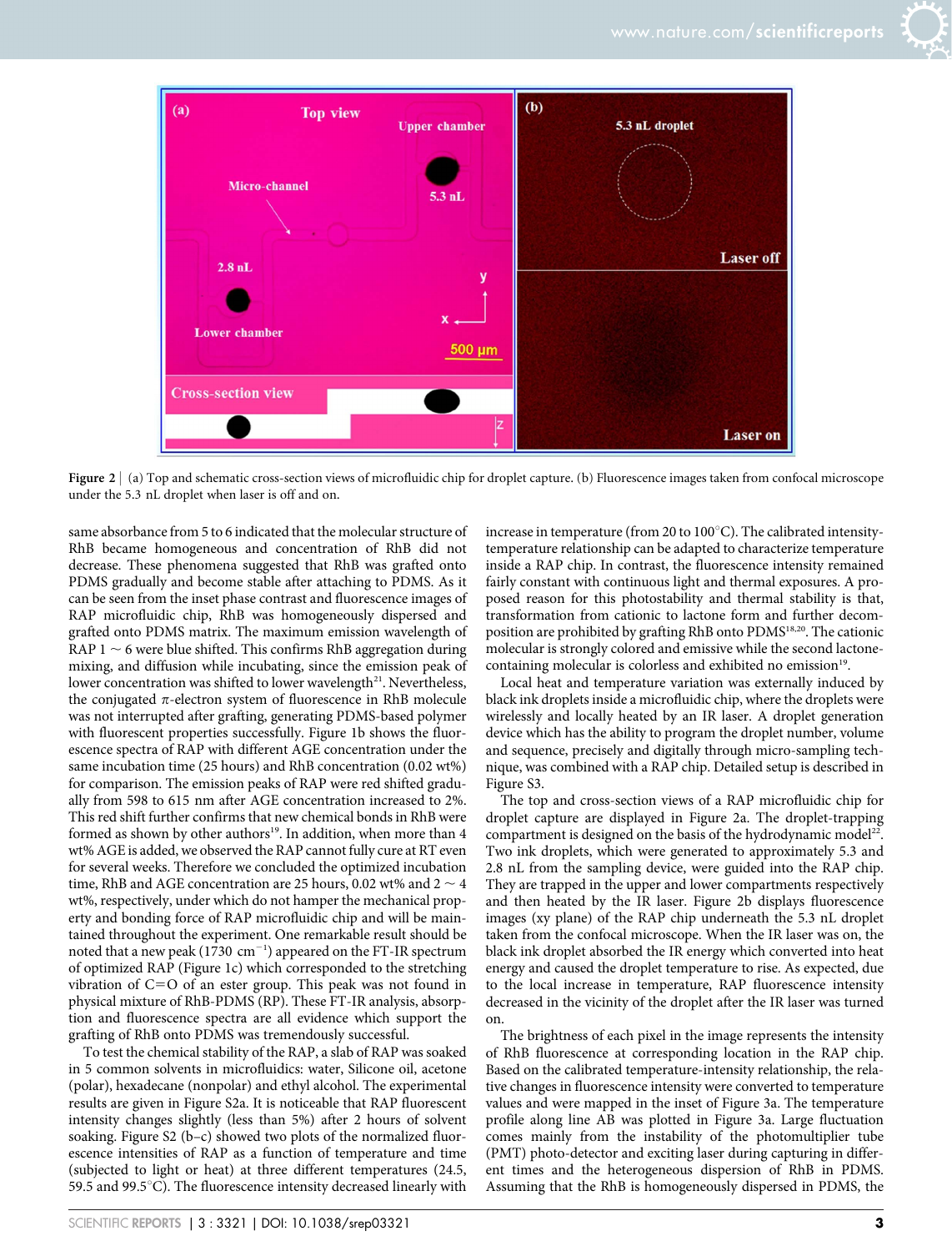

same location is excited with same laser intensity and the emission photo captured in PMT was converted to brightness in the same multiple along time, no fluctuation or noise would be observed. However, the RhB is not homogeneously dispersed in PDMS, and our confocal laser intensity and PMT was not stable along time in high scanning rate. The fluctuation could be diminished by reducing the scanning rate or increasing the laser intensity. It is also noticed that in Figure 3a, large fluctuation could be eliminated by adjacentaverage. So we estimated that the spatial resolution along xy plane was 5 um after adjacent-average in Figure 3a. Temperature reached a central maximum in the line profile (Figure 3a), which is then defined as central temperature of the ink droplet. In the present confocal microscope, from the level of noise, the temperature and temporal resolution is estimated to be  $2 \sim 6^{\circ}$ C and 550 ms, while maintaining at the same temperature and temporal resolution, horizontal spatial (xy plane) resolution. On the other hand, one can always adjust capture parameters (such as pinhole size, pixel size) of the confocal microscope to maximize among temperature, temporal and spatial resolutions to accommodate different needs.

With the use of confocal microscope, RAP-based fluorescence thermometry can be used to perform axial temperature measurement. Fluorescence images underneath the 2.8 nL droplet were captured along z direction before and after heating the droplet to obtain the net fluorescence gain. We converted the net fluorescence gain of the central spot and then plot its axial temperature along z direction on Figure 3b. To verify the accuracy of measured temperature and gain further insight into 3D thermal distribution of the behavior of heat diffusion, a finite element model (FEM) of the RAP microfluidic chip was implemented using COMSOL software. Figure 3b shows the experimental result and simulation of temperature profile along the line CD, which is the vertical line profile of the central maximum. The upper inset in Figure 3b is a snapshot of 3D temperature distribution of 2.8 nL in simulation. Detailed information is provided in Supplementary Information. The experimental temperature (central temperature) distributions exhibit the same decreasing trend with simulation value in z direction despite significant noise is presented. This suffers from low signal intensity and high gain in the camera system to capture the fluorescence, which caused by relative small pinhole used for the narrow section thickness (10  $\mu$ m) and thick chip substrate ( $\sim$ 2 mm). The temperature and spatial resolution in axial direction is limited to be 3  $\sim$  $8^{\circ}$ C and 10 µm, respectively, in the present state but could be significantly improved by higher RhB concentration, higher-NA objectives, and thinner chip substrate.

Furthermore, the droplet temperature could be estimated from the highest central temperature (closest to the droplet). However, the highest central temperature is supposed to be lower than the droplet temperature since the droplet is surrounded by the carrier fluid (Si oil in our case)<sup>23</sup> which is indirectly contacting with channel surface. It is instructive to know the divergence between our result inferred by RAP and the true droplet temperature. FEM simulations were therefore performed to calculate the temperature divergence numerically. The result of the central temperature as a function of droplet temperature is plotted in Figure S4. Figure 3c shows variation of central temperature (solid line) and relative fluorescent intensity (dash line) closest to 2.8 nL (blue line) and 5.3 nL (red line) black ink droplet. The real-time central temperature reflects the local heat energy dissipation of the droplet which is determined by heat energy, interfacial properties, specific heat and mass of the droplet. Hence, we can monitor the central temperature to investigate the local heat production and dissipation of the micro-droplet in such a microenvironment.

To investigate the relation between heat generated and transfer rate, a preliminary calculation is derived. Assuming the IR laser used has a uniform light spot and a stable power output, the rate of heat converted from IR by the micro-droplet is:



Figure 3 | Temperature distributions along different dimensions. (a) Temperature distribution along AB line in the inset. Black line is experimental result. Red line is smoothed data by adjacent-average. The inset is temperature map (xy plane) under 5.8 nL droplet when laser is on. (b) Temperature along CD line as a function of distance to 2.8 nL black ink droplet. Black and red lines are experimental and simulation results respectively. The lower inset is thermal map (xz plane) under 2.8 nL droplet. The upper inset is a snapshot of 3D temperature distribution of 2.8 nL in simulation. (c) Variation of central temperature (solid line) and relative fluorescent intensity (dash line) along time for 2.8 nL (blue line) and 5.3 nL (red line) black ink droplet.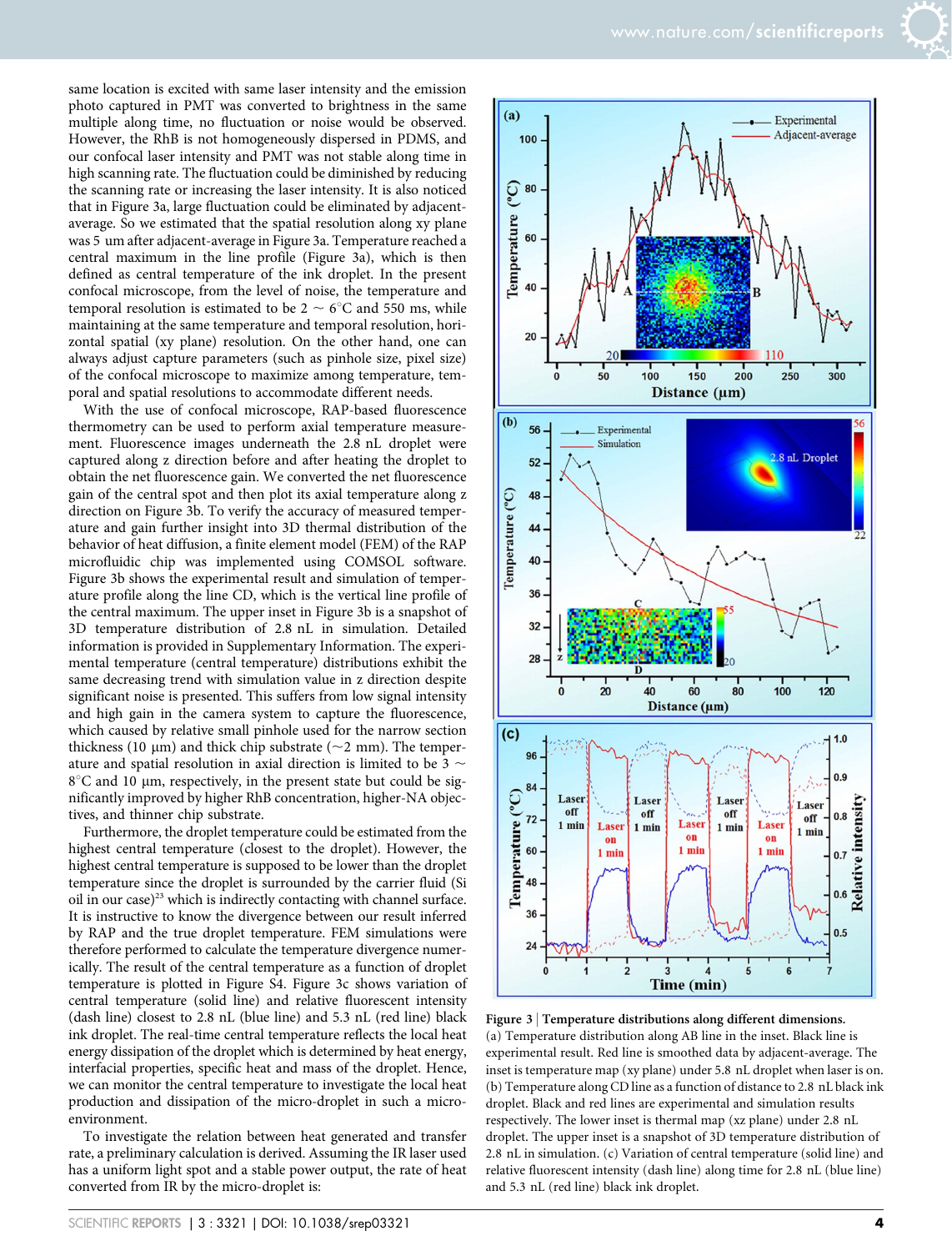$$
\frac{dQ}{dt} = P_{IR} \frac{A_D}{A_{IR}} = P_{IR} \frac{\pi r^2}{\pi R^2} = P_{IR} \frac{r^2}{R^2},
$$
\n(1) Prove  
\n
$$
\text{Prove}
$$

where  $P_{IR}$  is the IR power,  $A_D$  and  $A_{IR}$  are the area of the droplet and laser point, r and R are the radius of the droplet and IR laser point. The heat generated by the droplet will dissipate to surrounding by conduction and carrier flow advection. Considering Fourier's law for advective and conductive heat dissipation respectively and assuming that the droplet temperature is uniform, we have the following equation:

$$
\frac{dQ}{dt} = \frac{dQ_d}{dt} + \frac{dQ_{cd}}{dt} + \frac{dQ_{av}}{dt} = \rho C_p \frac{\partial T}{\partial t} - kA_d \frac{\partial T}{\partial L} - hA_d \Delta T, \quad (2)
$$

where  $Q_d$  is the heat energy holding in droplet,  $Q_{cd}$  and  $Q_{av}$  are the heat energy conducted and advected to the surrounding carried fluid,  $\rho$  is the mass density,  $C_p$  is the specific heat capacity and T is the temperature of the droplet, t is the time variable, k is the thermal conductivity of carried fluid,  $A_d$  the heat transfer surface area (droplet surface area), L the distance from droplet to the surrounding carried, h is heat transfer coefficient and  $\Delta T$  is the temperature difference between the droplet and the surrounding carried fluid. The radius of IR laser point, 2.8 and 5.3 nL droplets are 1, 0.095 and 0.13 mm, so the 2.8 and 5.3 nL droplets received 27 and 51 mJ of the heat energy per second, respectively. After the IR laser was turned on, the heat energy in the droplet is constantly produced from IR absorption and continuously lost to the environment. At the beginning, the heat lost rate is smaller than heat production due to small temperature difference between the droplet and environment, so that  $dQ_d/dt > 0$  and the droplet temperature increased. For the 2.8 nL droplet, the central temperature climbed gradually up. Finally, the heat loss rate increased and finally equaled to heat

duction rate, and namely they are in dynamic equilibrium. ereby the droplet temperature reached to a plateau ( $\sim$ 53°C), as observed in the Figure 3c. Interestingly, the central temperature of the 5.3 nL black ink droplet rapidly reached a peak ( $\sim$ 100 $^{\circ}$ C) and then began to drop. It is believed that the droplet evaporated at elevated temperature and shrunk, therefore the IR absorption decreased. As the droplet temperature increased, the heat loss increased. After IR laser was turned off, the temperature dropped quickly (in  $\sim$ 8 seconds) to around 36 $\degree$ C and then cool down gradually to RT. The active and localized IR heating and passive cooling rate are up to 20 and  $10^{\circ}$ C/second respectively, which could be used to animate rapid temperature cycling for amplification of DNA molecules.

Additionally, we studied the local heat production and dissipation by an interior exothermic droplet reaction in micro-scale. A 3 nL NaOH and a H<sub>2</sub>SO<sub>4</sub> droplets were generated by sampling device and then merged in an RAP chip (Figure 4a). The temperature variation during NaOH droplet merging with  $H_2SO_4$  droplet are given in Figure 4b.

It is observed that considerable noise is presented in the measurement which is mainly caused by the usage of relatively large pixel size and high image capturing rate. Nevertheless, it can eventually provide down to 10 ms temporal resolution for dynamic investigation of droplet reaction if we reduce the observation area. The sudden rise of temperature to the maximum (about  $42^{\circ}$ C) in a few seconds is induced by two exothermic reactions: neutralization reaction between acid and alkali, and dilution of sulfuric acid. These two reactions may happen alternately during droplets fusion and mixing, which gave rise to the fact that the temperature stayed for a few seconds and then decrease slowly to RT. In comparison, we have done a bench-top experiment in mL volume. The total energy



Figure 4 | (a) Top view of the chip for droplet trapping and merging. (b) Variation of temperature during 3 nL NaOH droplet merging with 3 nL H<sub>2</sub>SO<sub>4</sub> droplet. Red line is smoothed data by adjacent-average. Three insets  $(1 \sim 3)$  were taken via focusing on the droplet.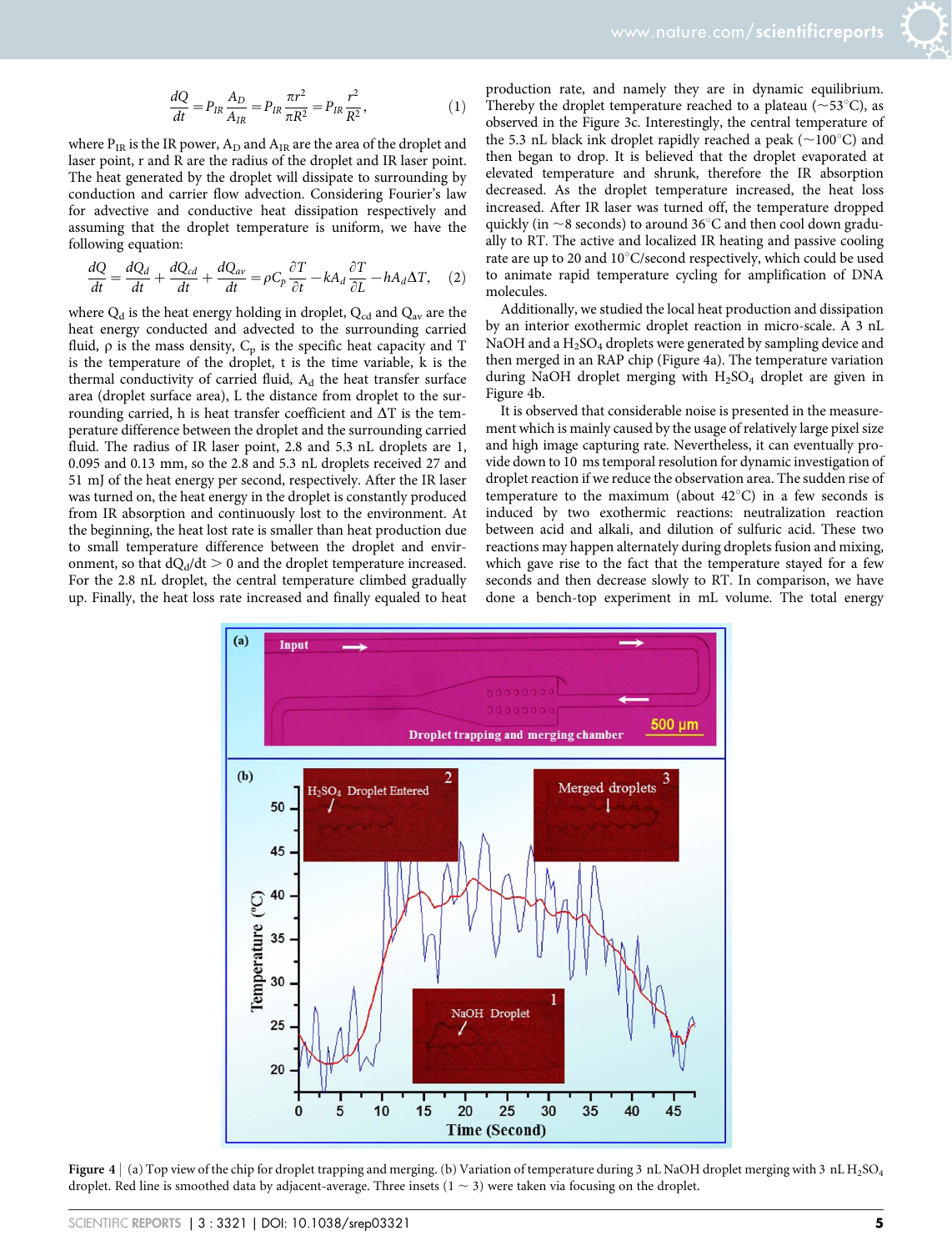released from a nL droplet reaction reduces dramatically one million times comparing to bench-top experiment in mL volume. In the meantime, the SAV ratio of the droplet is about 30 times larger than that of bench-top size mL droplet, which determines the effective heat loss area and heat-releasing rate. The maximum temperature of the bench-top experiment is  $74^{\circ}$ C, which is almost doubled than that of the droplet reaction. Strikingly, we found that the heat-releasing time (from the reaction begin to temperature down to RT) of the micro droplet reaction (35 seconds) is much larger than that of bench-top size droplet ( $\sim$ 12 min). We attributed the short heatreleasing time to the rapid mixing, small volume and large SAV ratio of the droplet reaction.

#### **Discussion**

The aforementioned temporally-and-spatially temperature mapping results confirmed that our RAP functional material, combining with the confocal microscope, is suitable for mapping 3D thermal propagation in microfluidics. Comparing physically mixed RhB and PDMS, the chemically bonded RAP provides a more thermal-, photo- and solvent- stable and temperature sensitive functional material. This in turn assured the micrometer  $(5 \mu m)$  spatial and millisecond (10 ms) temporal resolution of our 3D temperature mapping approach based on the confocal microscope and the fluorescence quantum efficiency of RAP. The FEM simulated results support our experiments consistently especially for axial temperature distribution profile. A more accurate and precise 3D temperature mapping in microfluidic chip might be obtained by ratiometric fluorescence techniques which have been previously employed by  $\rm others^{24-26}.$ 

In particular, this 3D thermal visualization technique was adopted to probe the local temperature and heat transfer of nL droplets. The heat inside a single droplet was produced in two ways: externally from IR absorption and internally from physical and chemical reactions. The external way is artificially controlled by the IR laser and the unsteady and steady heat transfer was studied by the real-time temperature detection. The heat energy of the droplet was pumped wirelessly by IR laser and could be calculated, therefore the heat transfer could be further qualified in such a micro-environment. Much huger heat energy could be harvested by the tiny droplet through raising the IR laser power and more aggressive and attractive behaviors such as explosion could be observed in this system. The latter way is passive. The heat released or transferred in droplet is complex typically involving the reactions energy which is governed by the volume and ratio of the reactants and the mixing, and interfaces which is determinate by the properties and structures of ambient oil and RAP. In the form of droplet, the reaction volume (droplet volume and number) could be digitalized by our micro-sampling technique; the droplet mixing is rapid due to the short diffusion length and therefore it can be quantified by dye fusion; the reaction volume and effective heat loss area of droplet is much smaller and larger than bench-top experiment, respectively. Even the aggressive and explosive reactions can be actualized and studied microscopically in droplet, which in turn promote the safety and maneuverability. Hence, this type of microreaction is much more controllable and the heat energy could be digitalized, transported and released in the form of droplet.

Finally, PDMS is the primary material for inexpensive microfluidic chip fabrication so far, owning to fast and easy micro-fabrication routines<sup>27,28</sup>. PDMS-based functional materials are of great scientific interest and importance for increasing the functionality and component of microfluidic chip and carrying out all the processes within a single chip from only a few square millimeters to centimeters in size<sup>29</sup>. Our RAP microfluidic chip exhibits mechanical reliability and our unique chemical grafting process is compatible with other PDMS-based functional materials (such as silver or carbon-PDMS for electrical input or sensing<sup>30,31</sup>, and carbonyl iron-PDMS for actuation $32$ ), all of which can be assembled into one chip by soft

lithography for multifunctional chip. Such strategy is strongly desirable for the highly increased density and complexity (from 2D to 3D) of structure associated with miniaturization tendency in microfluidics chip.

In summary, we have established a method for imaging the 3D thermal distribution inside microfluidic chip by performing optical sectioning of our novel RAP. This new temperature mapping technique offers micrometer spatial and millisecond temporal resolution. Furthermore, it has been integrated with droplet generation and manipulation techniques seamlessly, providing a new, rapid and exquisite methodology to investigate the droplet reaction. From our initial experimental investigations and COMSOL simulation, surrounding local temperature could be used to probe the localized unsteady and steady heat transfer and thereby aid future discoveries of the heat generation, transfer and even transport mechanisms in the ingenious style of tiny droplet.

#### **Methods**

To prepare the RAP functional material, there are three major steps. First, PDMS, AGE and RhB are mixed together. PDMS is produced with Sylgard 184 silicone elastomer mixture (Dow Corning Corporation, Miland, USA) at a weight ratio of Base:Curing agent =  $10:1$ . The mixture is being left at room temperature for 3 hours, and then mixed with AGE and RhB solution homogeneously. To be noted that RhB could not be dispersed in PDMS directly, therefore RhB solution is prepared in ethyl alcohol and cyclohexane mixture (volume ratio  $= 3:1$ ). With this method, RhB is being solubilized in PDMS by cyclohexane and is maintained at 0.02 wt% in PDMS. Ethyl alcohol, cyclohexane and the bubbles generated during blending were then removed by vacuum. Several repetitions of blending and vacuuming produced a uniform red gel-like RAP mixture which is well-prepared for curing, the second step. The curing time is approximately 36 hours at room temperature. The final step would be incubating the RAP functional material in an oven at  $100^{\circ}$ C for different duration.

For the chip part,  $100$ - $\mu$ m-high micro-channels and micro-pillar were fabricated by soft lithography<sup>27</sup> inside the functional material. After the chip is bonded by plasma treatment, they were further incubated in oven at  $100^{\circ}$ C for 3 days in order to functionalize RhB to PDMS and reverse plasma-induced surface change which recovered microchannel surface to hydrophobicity.

Absorption spectra of RAP with 0.5 cm thickness were measured on Perkin-Elmer UV/VIS spectroscopy (Lambda 20). Fourier Transform Infrared (FT-IR) analysis was performed on Bio-Rad FT-IR Spectroscopy (FTS 6000) using attenuated total reflection technique (GladiATR, PIKE). Fluorescence spectra of RAP were carried out on Perkin-Elmer Luminescence Spectrometer (LS-55) excited at 514 nm.

RAP was coated on a double-sides-polished Si wafer (1.5 cm  $\times$  1.5 cm  $\times$  400  $\mu$ m) by spinning (6000 rpm, 60 seconds) with 5  $\mu$ m thickness. The Si wafer was attached to an aluminum home-made thermal stage. The temperature dependence of fluorescence was calibrated with a K type thermal couple. The fluorescent images were taken the confocal laser scanning microscope (Leica TCS SP5) through objectives with  $10\times$  and  $20\times$  magnification (numerical aperture = 0.30 and 0.4). Average intensity was measured from fluorescent images for temperature calibration. Argon Laser at 514 nm was maintained on 5.75 mW. It is also worth noted that the laser power stability has great influence to the accuracy and precision of temperature sensing, so all fluorescence intensity was measured after at least half hour of stabilization. Since thermal expansion (including heating stage, Si wafer and RAP) unavoidably led to focus drift, at least three markers in RAP were made for alignment. The relative intensity was plotted as a function of temperature and time in Figure S1  $(b-c)$ .

To heat the droplets inside the RAP microfluidic chip, a device setup was constructed (Figure S2). The droplets generated by sampling device were introduced into RAP chip. Detailed technical information of the sampling device could be found in our previous paper<sup>4</sup>. The IR laser was 3W with maximum emission at 980 nm which is not absorbable by RAP (Figure 1a). The IR laser was focused on RAP chip by a convex lens and they were aligned with the help of up-conversion nanoparticle which absorbed IR and emitted green light. RAP chip offered a place for droplet manipulation (trapped or merged). Two black ink droplets with 2.8 and 5.3 nL were trapped in RAP chip (Figure 2a). The IR laser was manually turned on to heat the black ink droplets. The fluorescent sections were taken at different places under droplets along z direction with the confocal microscope. The nearest section from droplet was defined as 0 and the distance increased along z direction. The average temperature of an area with 10 um diameter in the center of the section was defined as central temperature. The central temperature under the droplets was measured according to the fluorescent variation. The fluorescent image was taken at 520 ms.

The NaOH (10 wt%) and  $H_2SO_4$  (49 wt%) droplets with 3 nL were generated by sampling device and then merged in RAP chip. Figure 3a shows the full view of the RAP chip for droplet trapping and merging. The merging chamber is about 7 nL which is larger than the total volume of these two droplets. Therefore droplet was passively trapped in the chamber after coalescence<sup>33</sup>. The temperature variation was measured before and after merging two droplets. The fluorescent image was taken at 73 ms.